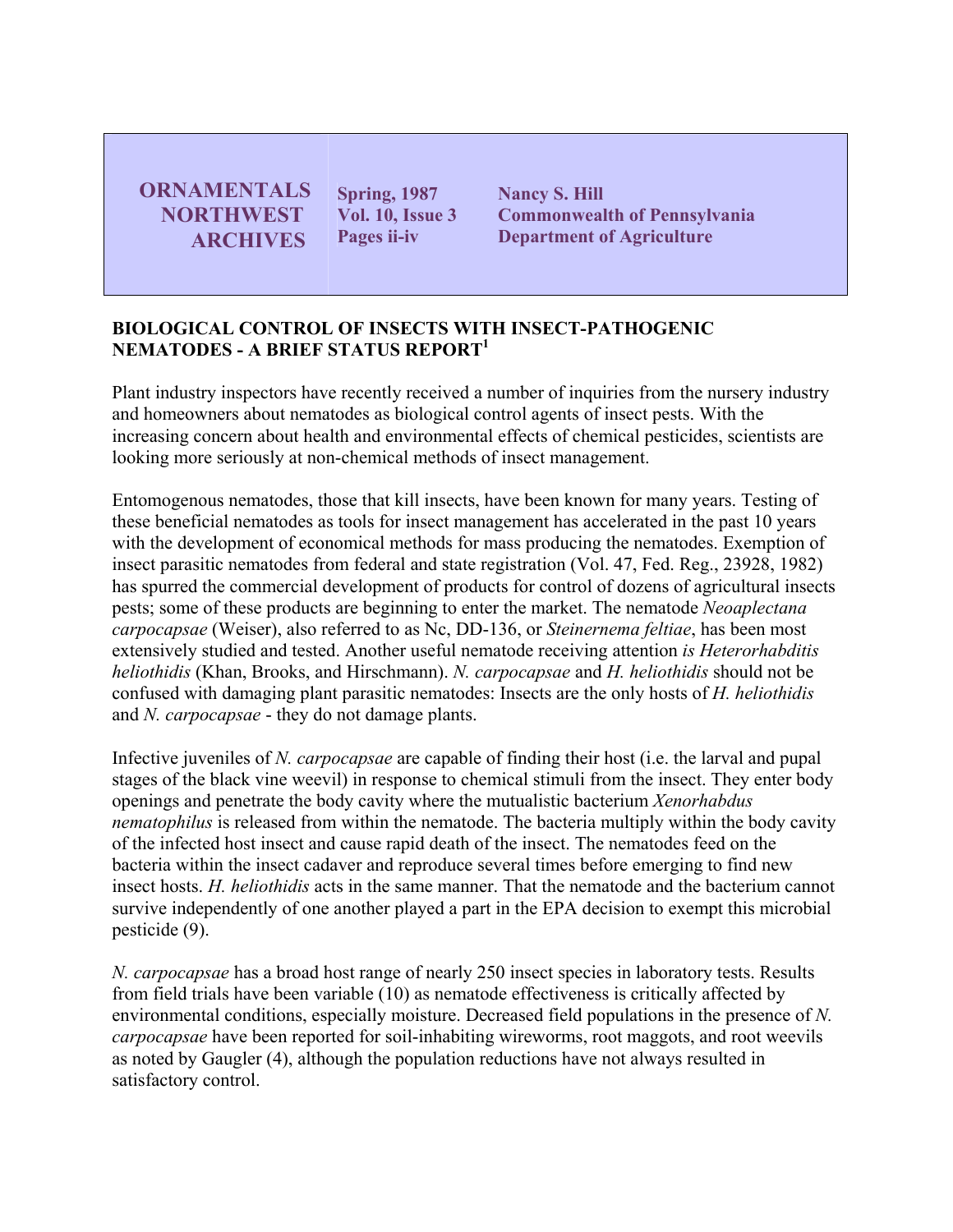Control of black vine weevil, *Otiorhynchus sulcatus*, in greenhouse tests with potted plants has recently been reported (1, 12). Research in California has shown that *H. heliothidis* and *N. carpocapsae* (15,000 or 30,000/gal. pot in 200 ml drench), when used to control **late-stage larvae** and **pupae**, provided up to 90 and 78% mortality, respectively (12). When tested against acephate (Orthene), isofenphos (Oftanol), and chlordane\*, bendiocarb (Ficam) at 1 lb. ai/100 gal. gave the best control (84% mortality). Against **younger weevil larvae**, nematodes were not as effective as bendiocarb (Ficam) and isofenphos (Oftanol). **Though nematodes appear useful as a soil treatment, adulticides remain the most recommended control for black vine weevil**.

Insects found in protective, cryptic habitats, such as moist, frass-filled galleries of tree heartwood, have been suppressed by nematodes (6, 7, 8). Testing of *N. carpocapsae* and *H. heliothidis* in PA, Ohio, and NY in commercial turf has resulted in population reductions of Japanese beetle and masked chafer (P. Heller, Extension Entomologist, Pennsylvania State University; D. Shetlar, Research Scientist, ChemLawn Services, pers. comm.; 3). In Canada, *H. heliothidis* has shown promise for controlling housefly maggots in poultry barns (11).

**Overcoming nematode environmental sensitivity appears to be the most critical factor restricting wide use of insect-pathogenic nematodes as nonchemical insecticides.** Nematode effectiveness will be greatest where moisture and temperature conditions can be optimized, for example in greenhouses. Suppression of soil-inhabiting insects has been most consistent when nematodes have been applied as a drench to potted plants and containerized nursery stock (1) under conditions where insects and nematodes are confined, where the soil surface is moist and shaded from sunlight, and where competition with other organisms is minimized. Nematodes remain effective in conjunction with most insecticides such as pyrethrins and methoxychlor (5) and with rotenone and diatomaceous earth (A. Pye, unpubl.). However, some organophosphate and carbamate insecticides, such as phenamiphos, carbofuran, and oxamyl, adversely affect nematode development and reproduction (5), and this incompatibility must be considered when using nematodes in an integrated pest management program.

The broad host range and unique characteristics of *Neoaplectana* and *Heterorhabditis* spp. demonstrate their potential as biological control agents of insects. Active research continues at universities and in private industry to increase the effectiveness of insect-pathogenic nematodes and to make them a cost-effective tool of insect pest management. For a list of sources of beneficial nematodes, see Rodale's Organic Gardening magazine, Aug. 1986, p. 54(2).

\*Chlordane is not registered for use on ornamentals and cannot legally be used for black vine weevil control.

## **References cited**

- 1. Bedding, R. A. and L. A. Miller. 1981. Use of a nematode, *Heterorhabditis heliothidis*, to control black vine weevil, *Otiorhynchus sulcatus*, in potted plants. Ann. Appl. Biol. 99:211-216.
- 2. Coody, L. S. 1986. Trouble in the cabbage patch. Rodale's Organic Gardening, August 1986, pp. 5054.